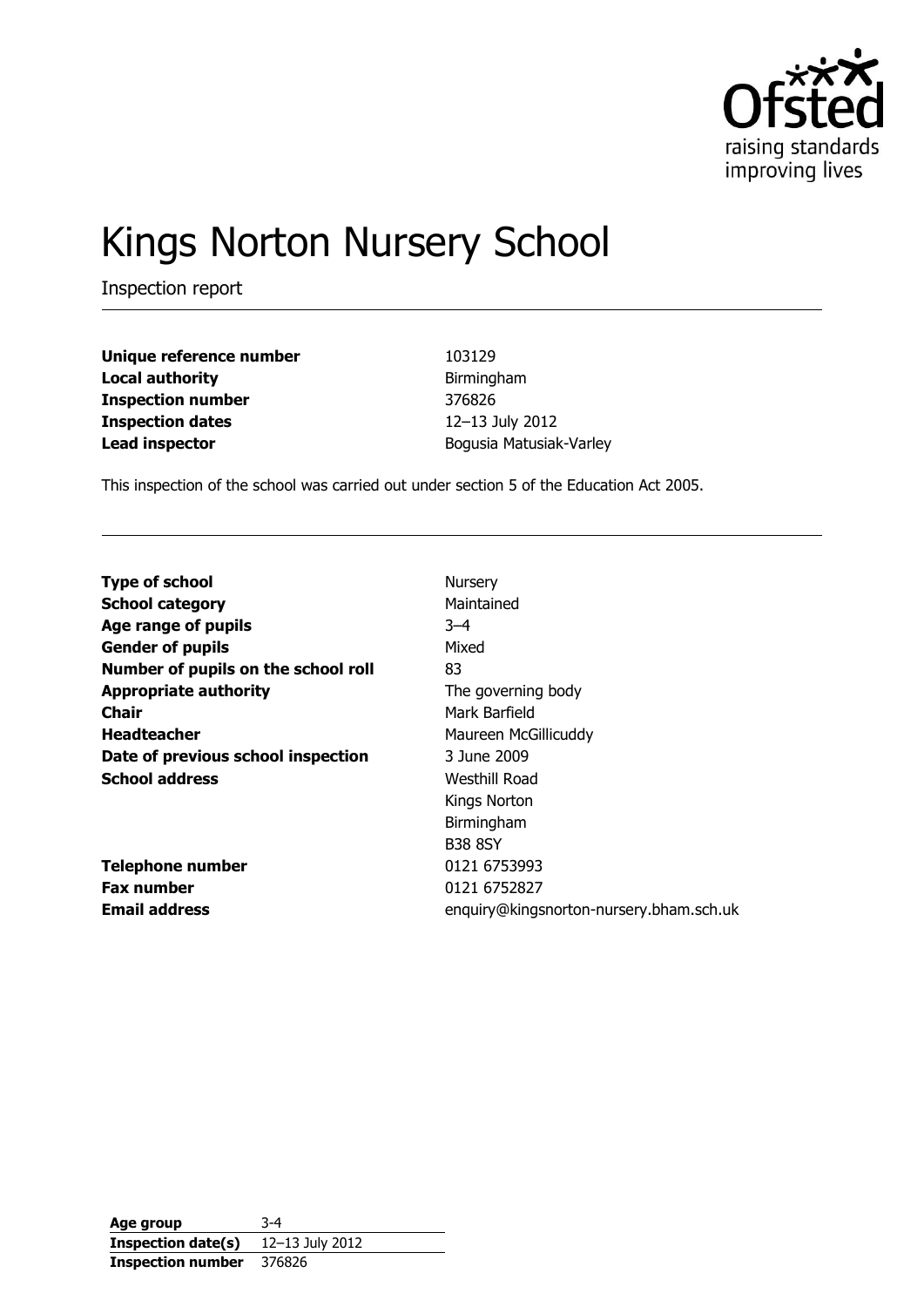

You can use Parent View to give Ofsted your opinion on your child's school. Ofsted will use the information parents and carers provide when deciding which schools to inspect and when.

You can also use Parent View to find out what other parents and carers think about schools in England. You can visit [www.parentview.ofsted.gov.uk,](http://www.parentview.ofsted.gov.uk/) or look for the link on the main Ofsted website: [www.ofsted.gov.uk](http://www.ofsted.gov.uk/)

The Office for Standards in Education, Children's Services and Skills (Ofsted) regulates and inspects to achieve excellence in the care of children and young people, and in education and skills for learners of all ages. It regulates and inspects childcare and children's social care, and inspects the Children and Family Court Advisory Support Service (Cafcass), schools, colleges, initial teacher training, work-based learning and skills training, adult and community learning, and education and training in prisons and other secure establishments. It assesses council children's services, and inspects services for looked after children, safeguarding and child protection.

Further copies of this report are obtainable from the school. Under the Education Act 2005, the school must provide a copy of this report free of charge to certain categories of people. A charge not exceeding the full cost of reproduction may be made for any other copies supplied.

If you would like a copy of this document in a different format, such as large print or Braille, please telephone 0300 123 4234, or email enquiries@ofsted.gov.uk.

You may copy all or parts of this document for non-commercial educational purposes, as long as you give details of the source and date of publication and do not alter the information in any way.

To receive regular email alerts about new publications, including survey reports and school inspection reports, please visit our website and go to 'Subscribe'.

Piccadilly Gate Store St **Manchester** M1 2WD

T: 0300 123 4234 Textphone: 0161 618 8524 E: enquiries@ofsted.gov.uk W: www.ofsted.gov.uk



© Crown copyright 2012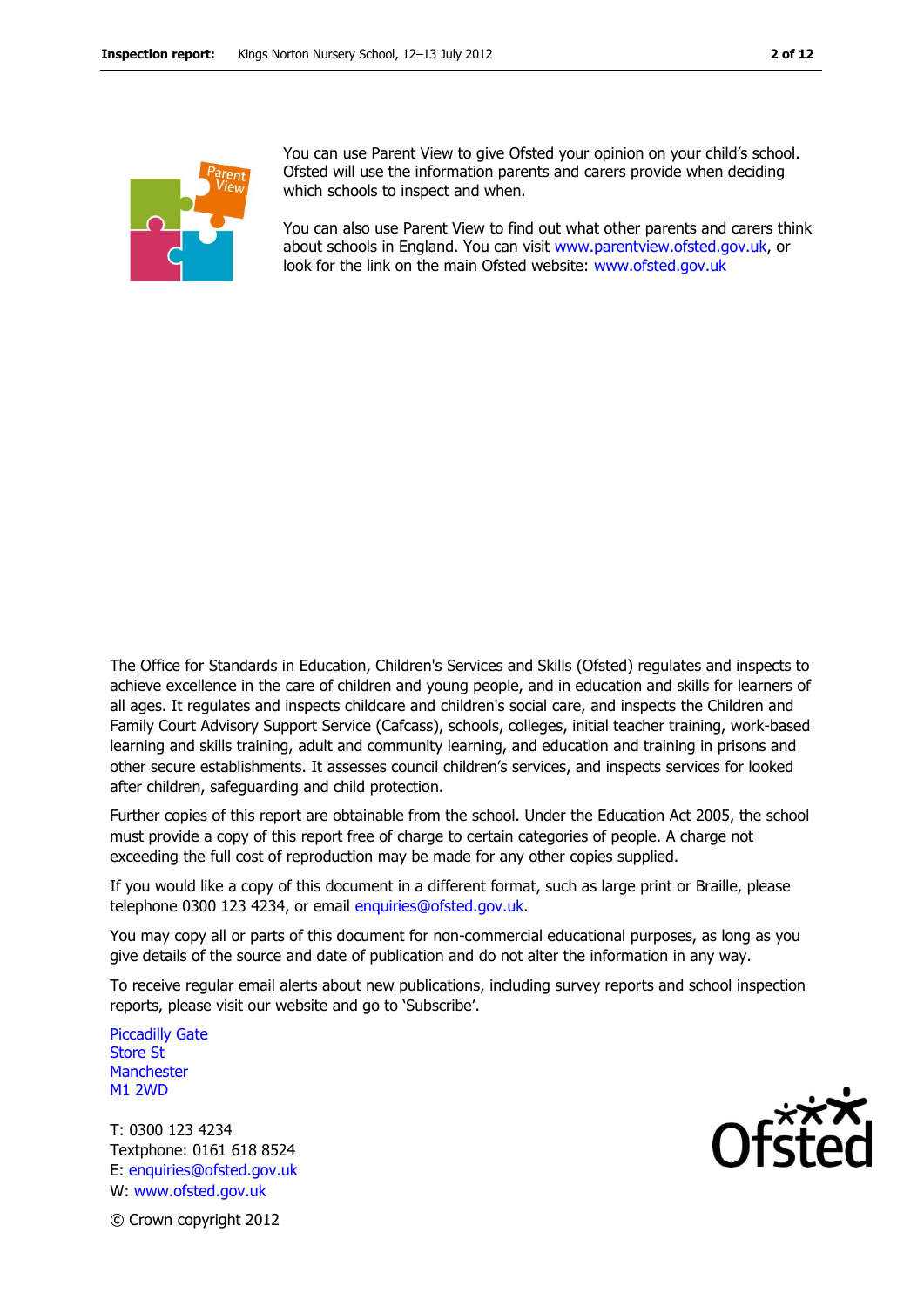## **Introduction**

Inspection team

Bogusia Matusiak-Varley Matusiak-Varley Additional Inspector

This inspection was carried out with two days' notice. The inspector visited 13 lessons taught by two teachers and four practitioners. The inspector scrutinised teachers' planning and assessments, looked at a wide range of documentation including the school development plan, governors' minutes, the headteacher's monitoring of teaching and learning and teachers' assessments of children's work. The inspector met with parents and carers and analysed six questionnaires including parental responses to the on-line Parent View survey. The inspector met with governors and staff including the headteacher and deputy headteacher to discuss a range of issues relating to school improvement and self-evaluation.

## **Information about the school**

Kings Norton Nursery School and Camp Lane Children's Centre serve the community of Kings Norton in Birmingham. The Children's Centre, a phase three Children's Centre, did not form part of this inspection and will be inspected separately at a later date.

The nursery is of average size and offers 52 full time equivalent places for children aged three to four years of age. Children are taught in four groups by five practitioners. Parents and carers choose the number of sessions that they want their child to attend. Since the previous inspection in 2009, the nursery has admitted more children from different minority ethnic groups. Approximately one third (above average) of the children attending this year speak English as an additional language and include children from Eastern Europe, Africa, China and India. None of these children are at the early stages of language acquisition. The proportion of disabled children and those with special educational needs is broadly average. A small minority of children are supported by early action plus and two children have statements of special educational needs. The range and nature of children's needs are largely related to social and emotional development and learning difficulties.

The nursery is in receipt of Eco-School's Award (silver status), the Basic Skills Award, Healthy Schools' status, and Impetus Award for the work it has done in raising money for a well in Africa.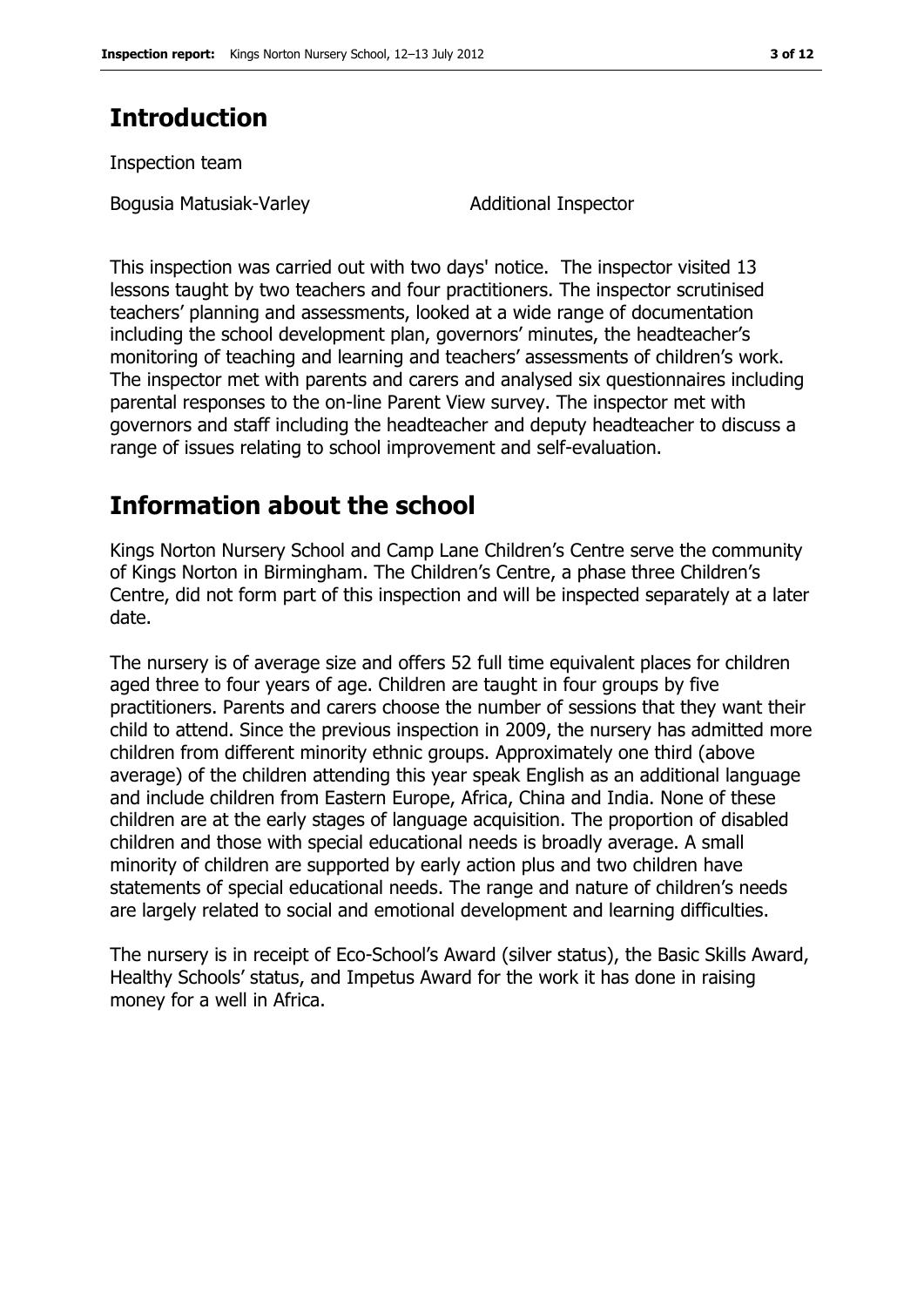## **Inspection judgements**

| <b>Overall effectiveness</b>          |  |
|---------------------------------------|--|
|                                       |  |
| <b>Achievement of pupils</b>          |  |
| <b>Quality of teaching</b>            |  |
| <b>Behaviour and safety of pupils</b> |  |
| <b>Leadership and management</b>      |  |

## **Key findings**

- This is an outstanding nursery school due to the excellent achievement of most groups of children in most areas of learning. From low baselines, children leave the school having attained the expectations for their age in all areas of learning. At least one third of the children exceed the expectations, especially in speaking, listening and early reading. Nevertheless, a small group of children of different abilities struggle with undertaking tasks that require skills of precision or forming letters because their fine motor skills are underdeveloped.
- Teaching is outstanding because there is a whole-school approach in establishing clear routines, ensuring that each child takes part in the activities that are planned and using information from observations to move children on in their learning. The teaching of early reading is particularly impressive.
- Children's behaviour is outstanding due to the well thought-out learning opportunities offered both indoors and outdoors. Relationships between parents and carers, staff and children are very strong and parents and carers are delighted with the excellent progress that their children make. Staff are highly attentive to children's welfare needs. Risk assessments and safeguarding procedures are robust in keeping children safe in the nursery.
- Leadership and management are outstanding and the school has continued to improve under the leadership of the headteacher and the governing body. Selfevaluation is accurate and professional development is well focused leading to consistency in teaching. The school development plan has all the correct areas identified for improvement but steps to success are not detailed enough for the governing body to be able to evaluate the impact of actions taken on children's achievements.

## **What does the school need to do to improve further?**

Improve the fine motor skills of all children by: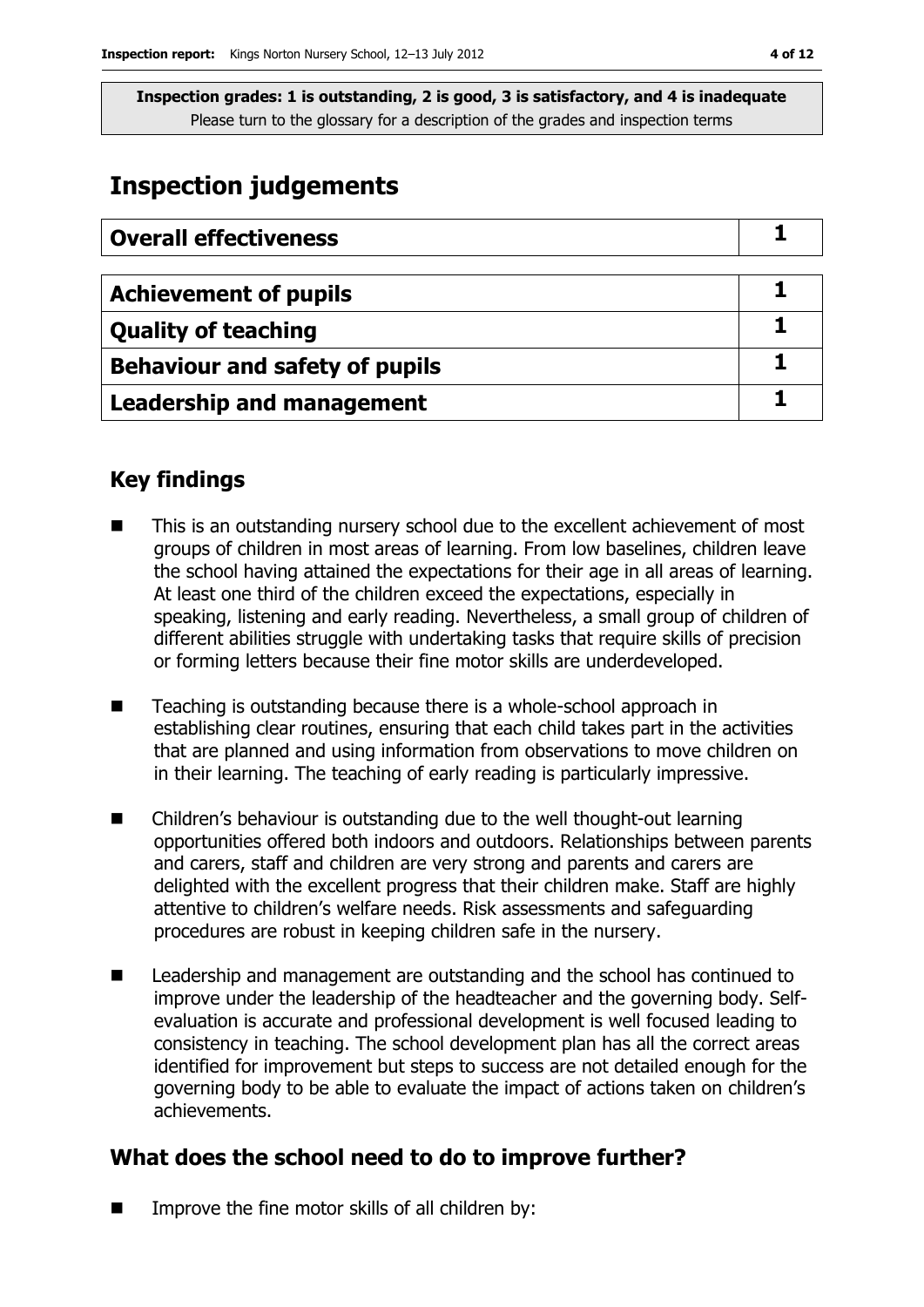- providing more opportunities for them to develop their skills of cutting, threading small objects and holding tools with increased dexterity
- routinely showing children how to form their letters correctly.
- $\blacksquare$  Ensure that the school development plan has tightly focused steps to success that relate to improved achievement by all groups of children which can be monitored more accurately by the governing body.

### **Main report**

#### **Achievement of pupils**

Parents and carers are delighted with their children's achievements. 'I have sent all of my children here because the staff are very experienced and love the children as if they were their own,' said one parent.

At least half the children enter the nursery with levels of skills and knowledge well below those typical of three-year olds, especially in speaking, listening and personal, social and emotional development. Most children make outstanding progress and attain the expectations for their age in all areas of learning by the time they leave the nursery. About one third exceed expectations for their age in early reading, speaking and listening. All staff encourage good listening and ensure that children respond in full sentences. For example, in the outdoors when children were planting seeds, the teacher talked them through the process and then asked each one of them to describe the texture of the soil, its features and make comparisons between seeds and plants.

Strong emphasis is placed on children's self-esteem and confidence through the implementation of 'Values Education' and 'the Impetus Award', which explore the contribution young children can make in developing a better society. This makes an outstanding contribution to children's personal, social and emotional development.

Children make very good progress in linking letters to sounds and many of them can identify isolated letter sounds in their names and other words. They love reading books and finding familiar words in them. They readily choose to go into the book corner to share books with one another. They enjoy repetitive rhymes in books and squeal with delight when familiar stories are shared with them both indoors and outdoors. In writing, while most children make outstanding progress, staff need to place greater emphasis on showing children how to form their letters in order to increase progress for a few. In problem solving, reasoning and numeracy, children can describe shapes and have a very thorough knowledge of the language of capacity and early mathematics. Their learning is dynamic because teachers observe their responses in each learning session and if there are some misconceptions they provide further opportunities to consolidate their learning. For example, when observing mini-beasts in the 'forest school', some children did not accurately record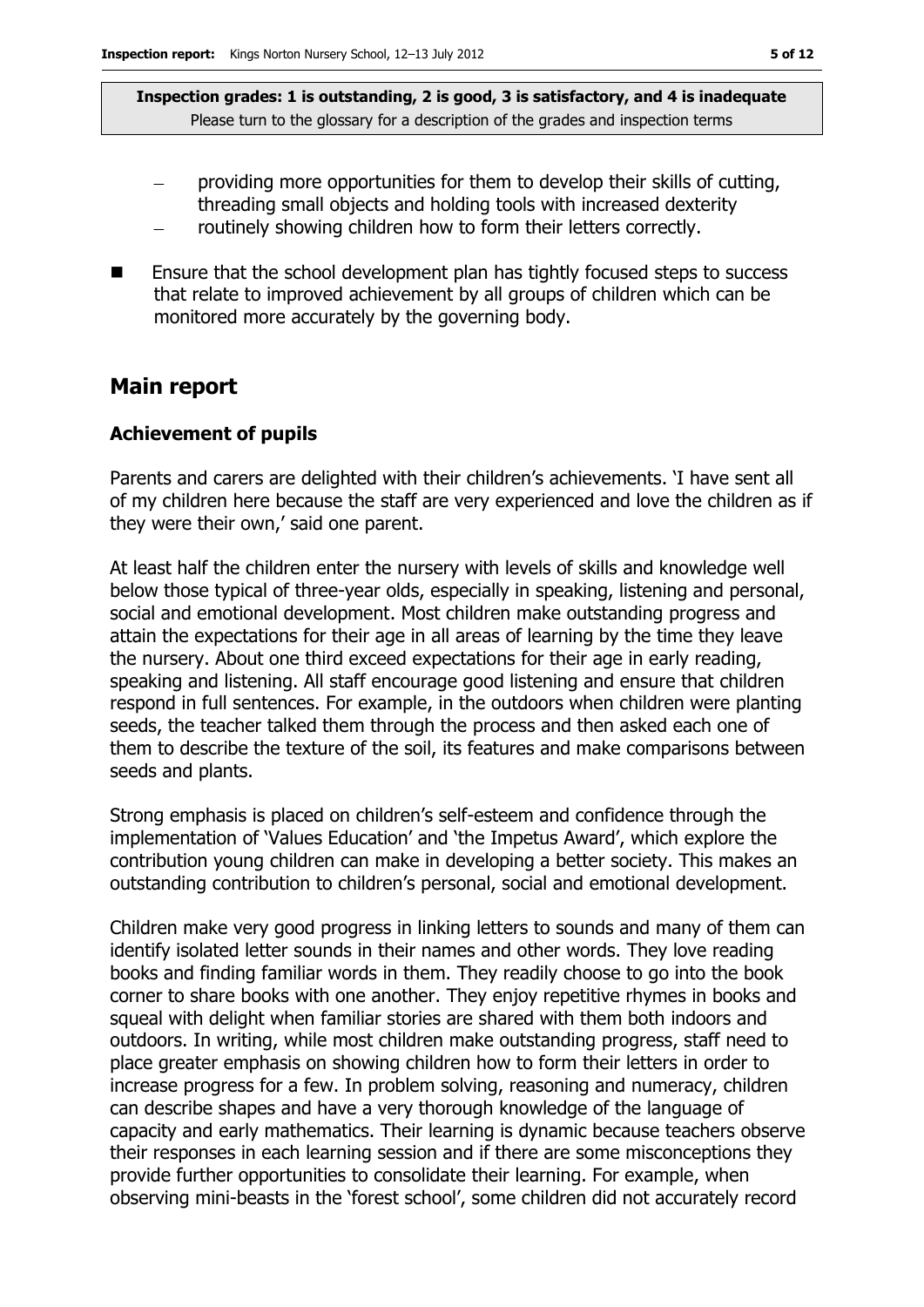the shape of mini-beasts that they had found. The teacher immediately used a microscope to enlarge the shape and children drew their pictures of worms and earwigs with great precision. Disabled children and those with special educational needs learn as well as their peers as they are given well-targeted support and are not excluded from any of the activities. In the 'forest school' they were actively looking for mini-beasts and concentrating very hard to count the legs of a wriggling centipede, a task which they completed accurately. This contributes very well to their spiritual, moral, social and cultural development.

Analysis of the previous year's data identified a marginal difference between boys and girls in writing. Immediate action was taken to turn the outdoors into a building site where boys had to write down their orders for purchasing more cement, thus encouraging them to develop their writing skills in a relevant and enjoyable way. Children who speak English as an additional language make excellent strides in their learning. A contributory factor to children's excellent achievement is the consistency of high quality teaching where all practitioners ensure that children are given every opportunity to talk about their learning.

Children's love of learning is clear. They do not want to leave at home time and they show high levels of enthusiasm in all of the activities both indoors and outdoors.

#### **Quality of teaching**

'These are the best teachers in the world,' said one delighted parent. Teaching is outstanding because the staff are relentless in ensuring that every child succeeds.

All practitioners have an excellent understanding of how young children learn and ensure that sessions are expertly planned, based on a daily evaluation of children's learning. There is a very good balance between activities led by adults and those chosen by the children themselves. Children are encouraged to make choices but they are also taught that when they start an activity they should persevere to finish it and evaluate their learning. For example, a practitioner very sensitively prompted a child to finish his drawing before he went to join his friends in the outdoor learning environment.

Teachers' questioning has improved since the previous inspection. They encourage children to talk through their thinking and this is invaluable as then teachers know precisely when to intervene to offer support. What makes teaching so effective is that all the teachers follow the same routines so that children feel safe and know what to expect. In their play children in the builder's yard used the repeated verse of the Three Little Pigs, 'I'll huff and I'll puff till I blow your house down' to re-enact a narrative. This love of language contributes to excellent progress made in all areas of learning.

The teaching of disabled pupils and those with special educational needs is exemplary. Staff have an excellent understanding of these children's barriers to learning and ensure that learning is presented in minute steps that are achievable.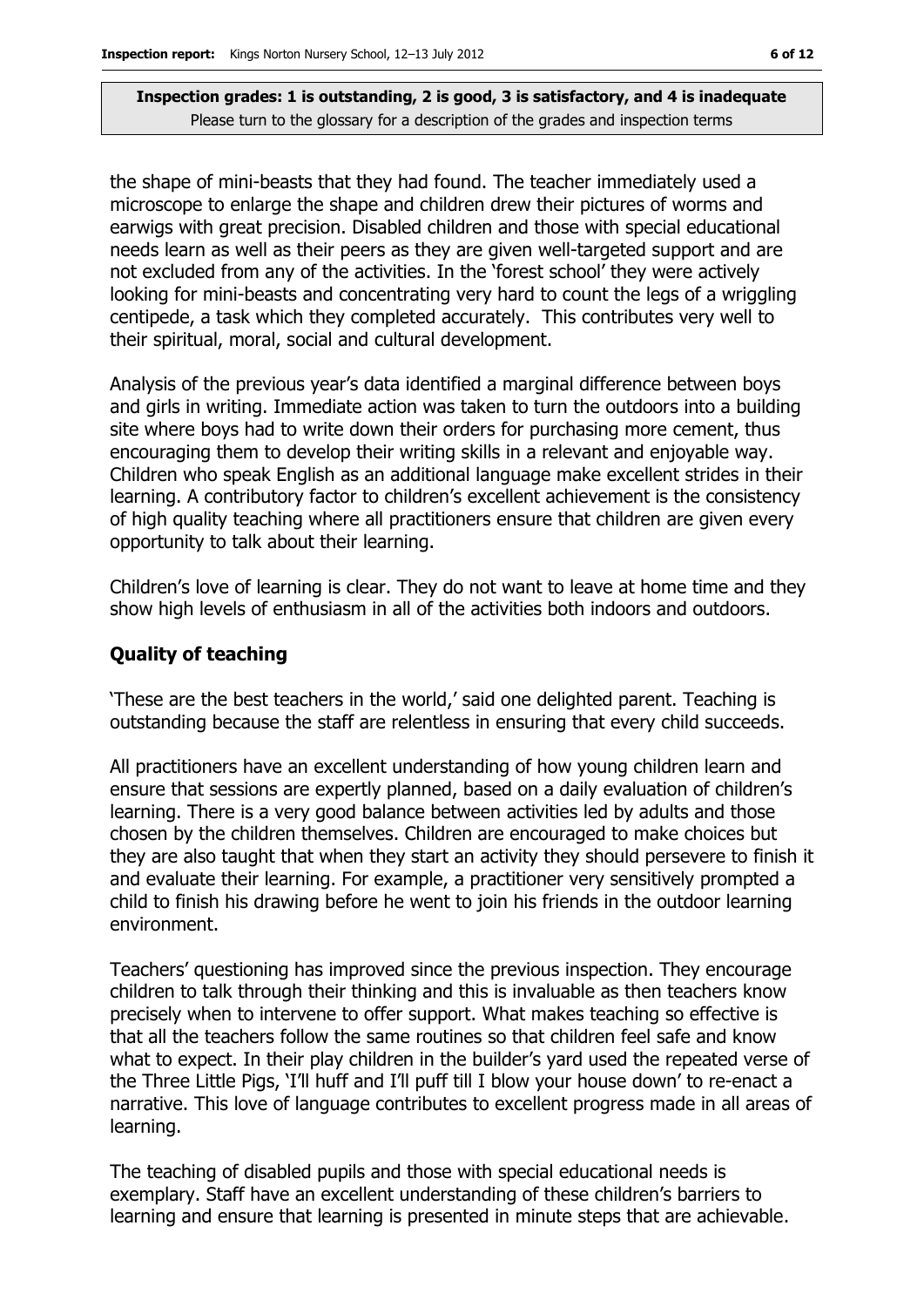For example, teachers regularly repeat initial sounds of words in a variety of contexts until children master them.

Every opportunity is taken to encourage children's spiritual, moral, social and cultural development. In an excellent music lesson, when the practitioner took out her shiny silver flute to play to the children, they immediately fell silent and gasped with amazement at both the sound and the beauty of the instrument.

Teachers' recording of children's progress is accurate, timely and concise. It is shared with parents and carers in order to plan the next steps of learning. In spite of the very high quality of teaching, staff do not always provide sufficient activities for developing children's fine motor skills or letter formation.

#### **Behaviour and safety of pupils**

All parents and carers interviewed and the few who responded to the questionnaire are adamant that behaviour and safety in the nursery are outstanding. Inspection findings confirm this to be the case. The school deals very well with any aspect of misbehaviour by explaining to the children the reason that they are asked not to do certain things. The management of behaviour is respectful and consistent and children are very clear as to what is expected of them.

Children are taught values such as respect and honesty. They show excellent degrees of respect towards themselves, the staff and other children. They learn right from wrong, care for one another, and accept one another's differences. There are many opportunities for children to develop their spiritual, moral, social and cultural understanding. These include supporting the building of a well in an African village and learning about different fruits through the story of 'Handa's Surprise', which contribute extremely well to children's knowledge of different communities. Children have excellent attitudes to learning because they are safe, happy, know what is expected of them and they are supported to succeed. They attend regularly and even want to come to the nursery when they are ill.

'The school has helped me enormously with showing me how to deal with my son's tantrums,' said one delighted parent. Parents and carers agree that their children are extremely safe at school and understand how to behave safely, for example when using tools.

#### **Leadership and management**

Parents and carers cannot praise the headteacher and her staff enough. 'They are amazing. They are always here to help and no problem is too big for them to handle,' said one parent. The nursery is very well led and managed by a highly dedicated headteacher and senior leadership team. Staff are enthusiastic; they love coming to work and teamwork is excellent.

The governing body has a clear understanding of the nursery's strengths and areas requiring development. All statutory duties are met, including the monitoring of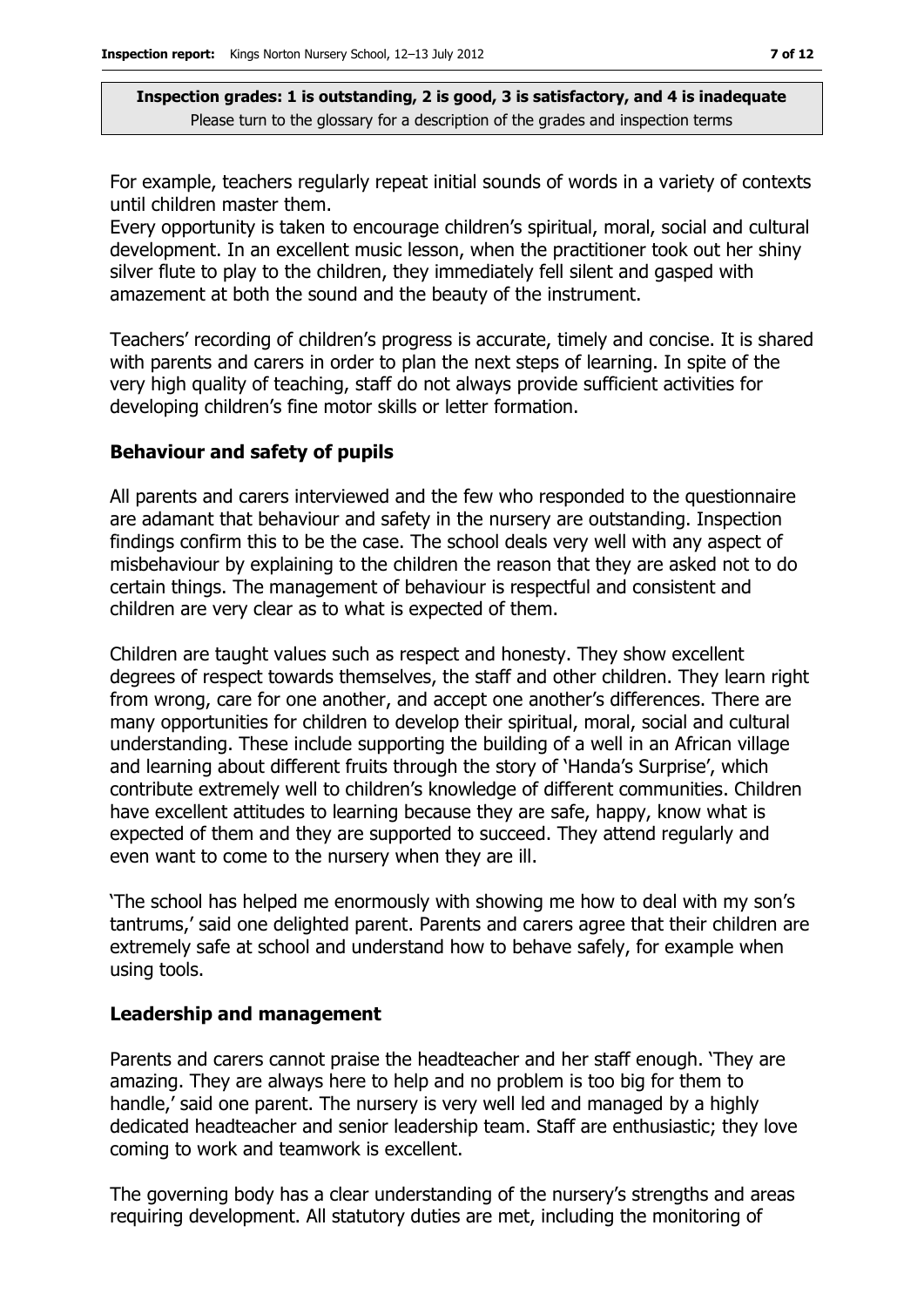children's progress and equal access to learning. The school promotes equality and tackles discrimination well. While the school development plan is a very useful document in moving the school forward, the steps to success are too broad to monitor the impact of provision on outcomes in relation to children's achievements.

The monitoring of teaching is very well conducted by the headteacher and senior leaders. Appropriate targets are set through rigorous performance management. Staff have many opportunities to extend their professional development through training, such as that given by the speech therapist, which has greatly improved children's speaking and listening skills. The nursery has excellent partnerships with other nurseries, primary schools and agencies.

The curriculum is lively, vibrant and enhanced by excellent opportunities to work with a park ranger, artist and sports coach. Children love their 'forest school' trips to the Lickey Hills where they learn more about their responsibilities towards the environment.

All requirements for ensuring children's health, well-being and safeguarding are of high quality. Parents and carers are delighted with the excellent range of workshops that they receive in order to help learning at home. The schools' mission statement of valuing children as individuals and promoting their confidence and excitement in learning is fulfilled in everyday practices, giving an exceptional capacity for further improvement.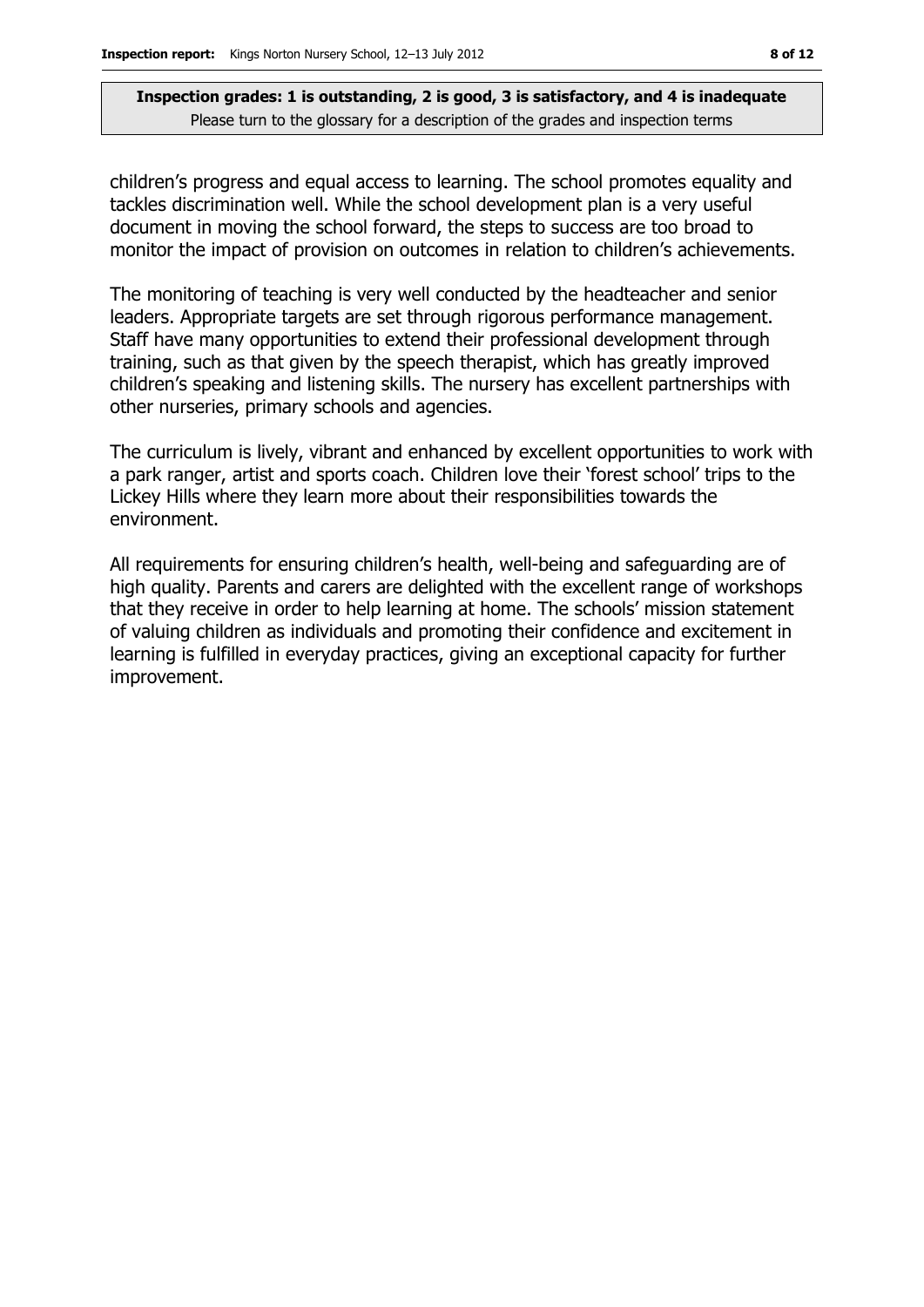## **Glossary**

#### **Grade Judgement Description** Grade  $1$  | Outstanding | These features are highly effective. An outstanding school provides exceptionally well for all its pupils' needs. Grade 2  $\Box$  Good These are very positive features of a school. A school that is good is serving its pupils well. Grade 3  $\parallel$  Satisfactory  $\parallel$  These features are of reasonable quality. A satisfactory school is providing adequately for its pupils. Grade 4 | Inadequate | These features are not of an acceptable standard. An inadequate school needs to make significant improvement in order to meet the needs of its pupils. Ofsted inspectors will make further visits until it improves.

## **What inspection judgements mean**

## **Overall effectiveness of schools**

|                         | Overall effectiveness judgement (percentage of schools) |      |                     |                   |
|-------------------------|---------------------------------------------------------|------|---------------------|-------------------|
| <b>Type of school</b>   | <b>Outstanding</b>                                      | Good | <b>Satisfactory</b> | <b>Inadequate</b> |
| Nursery schools         | 54                                                      | 42   |                     |                   |
| Primary schools         | 14                                                      | 49   | 32                  |                   |
| Secondary<br>schools    | 20                                                      | 39   | 34                  |                   |
| Special schools         | 33                                                      | 45   | 20                  |                   |
| Pupil referral<br>units |                                                         | 55   | 28                  |                   |
| All schools             | 16                                                      | 47   | 31                  |                   |

New school inspection arrangements have been introduced from 1 January 2012. This means that inspectors make judgements that were not made previously.

The data in the table above are for the period 1 September to 31 December 2011 and represent judgements that were made under the school inspection arrangements that were introduced on 1 September 2009. These data are consistent with the latest published official statistics about maintained school inspection outcomes (see [www.ofsted.gov.uk\)](http://www.ofsted.gov.uk/).

The sample of schools inspected during 2010/11 was not representative of all schools nationally, as weaker schools are inspected more frequently than good or outstanding schools.

Primary schools include primary academy converters. Secondary schools include secondary academy converters, sponsor-led academies and city technology colleges. Special schools include special academy converters and non-maintained special schools.

Percentages are rounded and do not always add exactly to 100.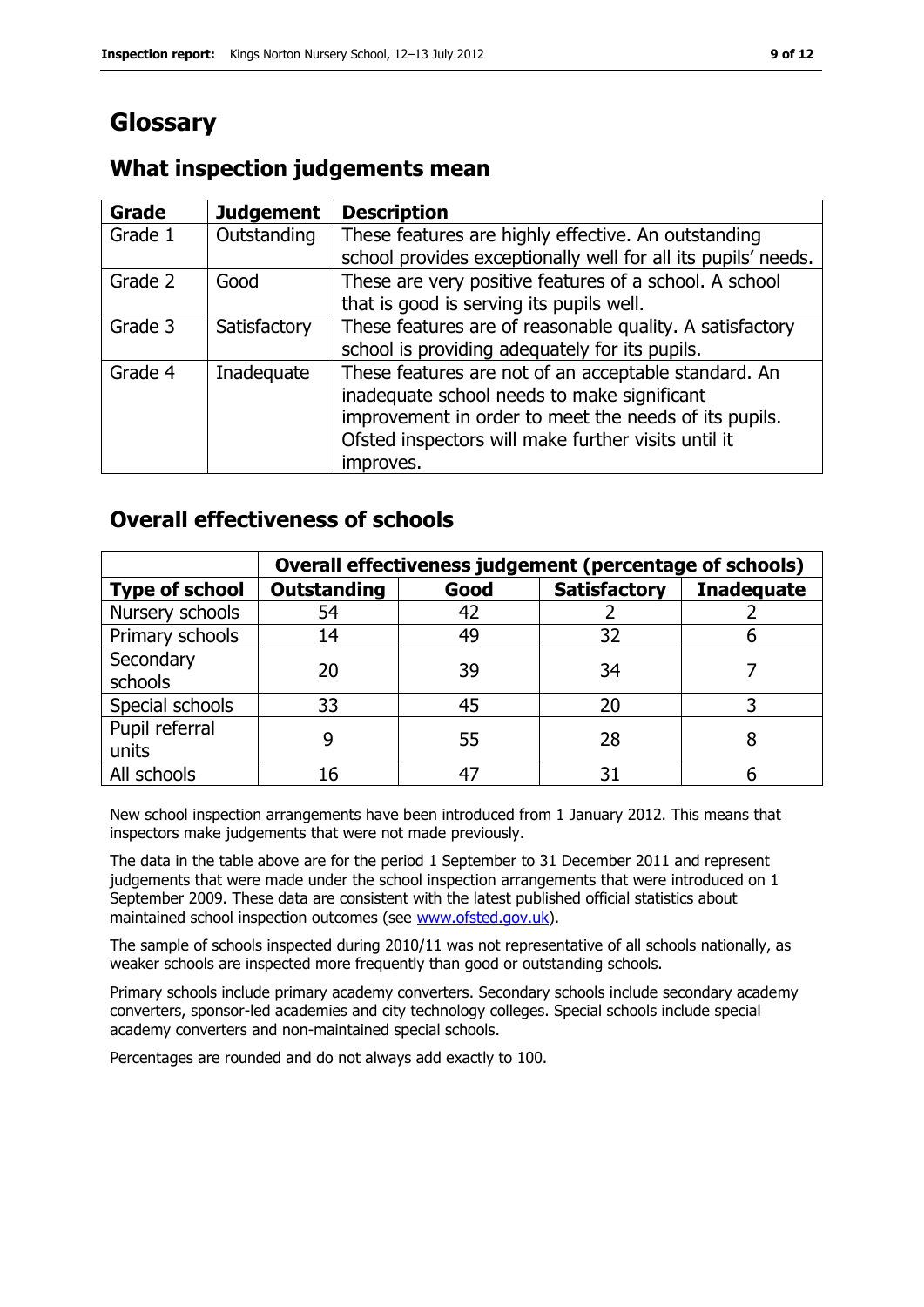## **Common terminology used by inspectors**

| Achievement:                  | the progress and success of a pupil in their<br>learning and development taking account of their<br>attainment.                                                                                                        |
|-------------------------------|------------------------------------------------------------------------------------------------------------------------------------------------------------------------------------------------------------------------|
| Attainment:                   | the standard of the pupils' work shown by test and<br>examination results and in lessons.                                                                                                                              |
| Attendance:                   | the regular attendance of pupils at school and in<br>lessons, taking into account the school's efforts to<br>encourage good attendance.                                                                                |
| Behaviour:                    | how well pupils behave in lessons, with emphasis<br>on their attitude to learning. Pupils' punctuality to<br>lessons and their conduct around the school.                                                              |
| Capacity to improve:          | the proven ability of the school to continue<br>improving based on its self-evaluation and what<br>the school has accomplished so far and on the<br>quality of its systems to maintain improvement.                    |
| Floor standards:              | the national minimum expectation of attainment<br>and progression measures.                                                                                                                                            |
| Leadership and management:    | the contribution of all the staff with responsibilities,<br>not just the governors and headteacher, to<br>identifying priorities, directing and motivating staff<br>and running the school.                            |
| Learning:                     | how well pupils acquire knowledge, develop their<br>understanding, learn and practise skills and are<br>developing their competence as learners.                                                                       |
| <b>Overall effectiveness:</b> | inspectors form a judgement on a school's overall<br>effectiveness based on the findings from their<br>inspection of the school.                                                                                       |
| Progress:                     | the rate at which pupils are learning in lessons and<br>over longer periods of time. It is often measured<br>by comparing the pupils' attainment at the end of a<br>key stage with their attainment when they started. |
| Safety:                       | how safe pupils are in school, including in lessons;<br>and their understanding of risks. Pupils' freedom<br>from bullying and harassment. How well the school<br>promotes safety, for example e-learning.             |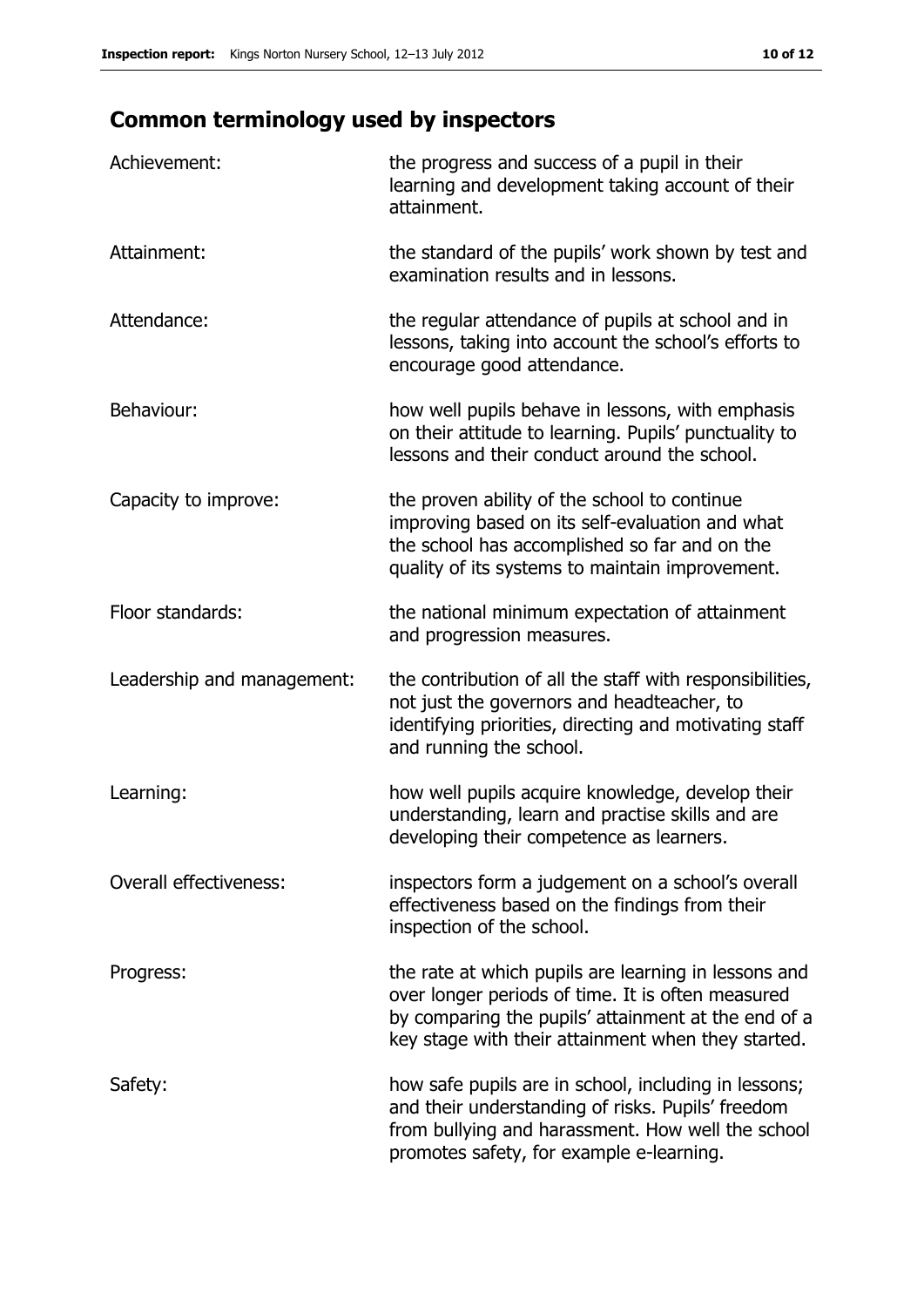#### **This letter is provided for the school, parents and carers to share with their children. It describes Ofsted's main findings from the inspection of their school.**

16 July 2012

Dear Children

#### **Inspection of Kings Norton Nursery School, Birmingham, B38 8SY**

Thank you for the warm welcome you gave me when I visited your school and thank you for taking the time to tell me, both in discussions and through your questionnaires, how much you enjoy learning and how much you respect and like your teachers. I found that your school gives you an outstanding quality of education.

These are some of the things that I liked most.

- You make excellent progress in learning, especially in speaking and listening and early reading, where you have learnt a great many letter sounds.
- You are confident, extremely well behaved and you look after one another well. You have learnt quickly how to behave in the nursery. Your parents and carers tell me that they are so pleased with your progress.
- You love learning and have excellent attitudes to your work, especially when you are working in 'forest school' or playing outdoors.
- You are taught exceptionally well and your teachers do the very best for you to encourage your excellent learning.
- You care deeply about others and you have outstanding knowledge of life in other parts of the world.
- The learning opportunities you have are excellent. Your nursery is very well led and managed by your headteacher and governing body.

To improve the school, I have asked your headteacher, staff and governing body to:

- help you form your letters correctly
- assist those of you who struggle using small toys, scissors and equipment to give you further opportunities at practising these skills
- set out carefully in their plans how they want you to improve and how they will know when you have improved.

All of you can help by always doing your very best and continuing to behave well. I wish you all the very best for the future.

Yours sincerely

Bogusia Matusiak-Varley Lead Inspector